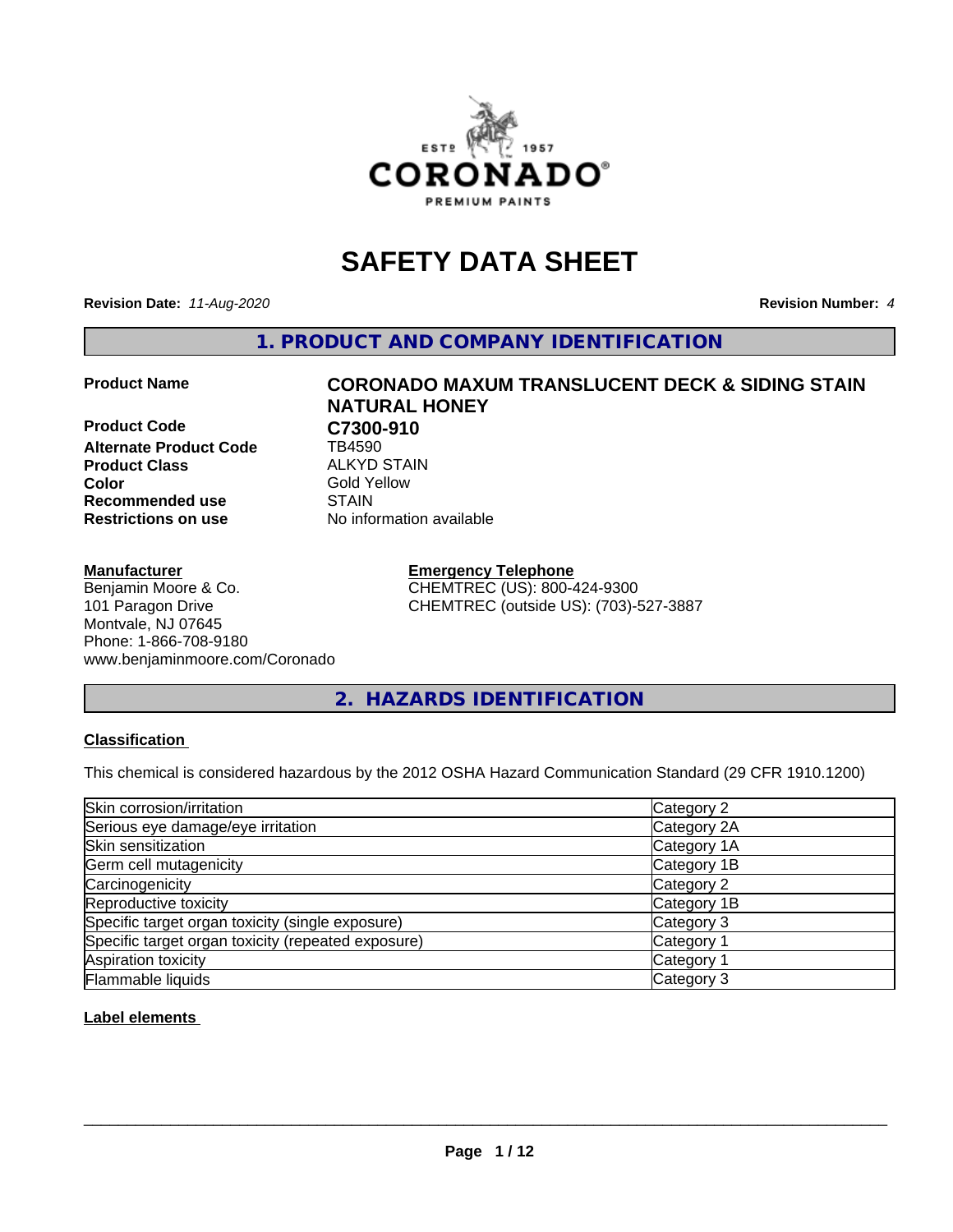**Odor** solvent

#### **Danger**

**Hazard statements**

Causes skin irritation Causes serious eye irritation May cause an allergic skin reaction May cause genetic defects Suspected of causing cancer May damage fertility or the unborn child May cause respiratory irritation Causes damage to organs through prolonged or repeated exposure May be fatal if swallowed and enters airways Flammable liquid and vapor



**Appearance** liquid

#### **Precautionary Statements - Prevention**

Obtain special instructions before use Do not handle until all safety precautions have been read and understood Use personal protective equipment as required Wash face, hands and any exposed skin thoroughly after handling Contaminated work clothing should not be allowed out of the workplace Do not breathe dust/fume/gas/mist/vapors/spray Do not eat, drink or smoke when using this product Use only outdoors or in a well-ventilated area Keep away from heat, hot surfaces, sparks, open flames and other ignition sources. No smoking Keep container tightly closed Ground/bond container and receiving equipment Use explosion-proof electrical/ventilating/lighting/equipment Use only non-sparking tools Take precautionary measures against static discharge Keep cool Wear protective gloves/protective clothing/eye protection/face protection

#### **Precautionary Statements - Response**

IF exposed or concerned: Get medical advice/attention

#### **Eyes**

IF IN EYES: Rinse cautiously with water for several minutes. Remove contact lenses, if present and easy to do. Continue rinsing

If eye irritation persists: Get medical advice/attention

#### **Skin**

If skin irritation or rash occurs: Get medical advice/attention

IF ON SKIN (or hair): Remove/Take off immediately all contaminated clothing. Rinse skin with water/shower Wash contaminated clothing before reuse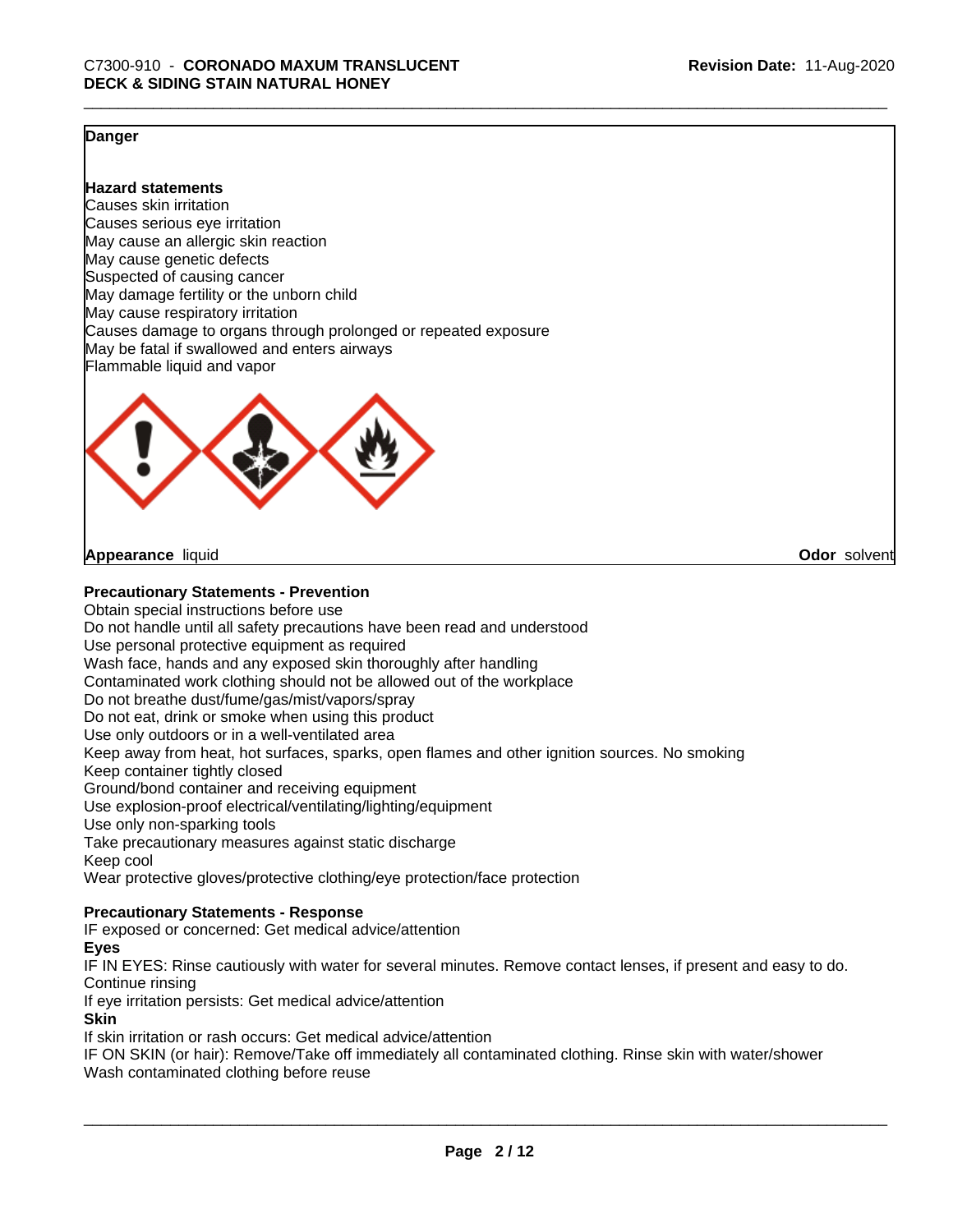#### **Inhalation**

IF INHALED: Remove victim to fresh air and keep at rest in a position comfortable for breathing **Ingestion** IF SWALLOWED: Immediately call a POISON CENTER or doctor/physician Do NOT induce vomiting **Fire**

In case of fire: Use CO2, dry chemical, or foam for extinction

#### **Precautionary Statements - Storage**

Store locked up Store in a well-ventilated place. Keep container tightly closed

#### **Precautionary Statements - Disposal**

Dispose of contents/container to an approved waste disposal plant

#### **Hazards not otherwise classified (HNOC)**

Rags, steel wool or waste soaked with this product may spontaneously catch fire if improperly discarded

#### **Other information**

No information available

#### **3. COMPOSITION/INFORMATION ON INGREDIENTS**

| <b>Chemical name</b>                         | <b>CAS No.</b> | Weight-%    |
|----------------------------------------------|----------------|-------------|
| 4-Chlorobenzotrifluoride                     | 98-56-6        | $20 - 25$   |
| Distillates, petroleum, hydrotreated light   | 64742-47-8     | $10 - 15$   |
| Stoddard solvent                             | 8052-41-3      | 1 - 5       |
| Silica amorphous                             | 7631-86-9      | 1 - 5       |
| Nepheline syenite                            | 37244-96-5     | $-5$        |
| Zinc borate hydrate                          | 138265-88-0    | 1 - 5       |
| Carbamic acid, 1H-benzimidazol-2-yl-, methyl | 10605-21-7     | $0.1 - 0.5$ |
| ester                                        |                |             |
| Ethyl benzene                                | $100 - 41 - 4$ | $0.1 - 0.5$ |
| Methyl ethyl ketoxime                        | 96-29-7        | $0.1 - 0.5$ |
| Cobalt bis(2-ethylhexanoate)                 | 136-52-7       | $0.1 - 0.5$ |

| 4. FIRST AID MEASURES |  |
|-----------------------|--|
|-----------------------|--|

| <b>General Advice</b> | If symptoms persist, call a physician. Show this safety data sheet to the doctor in<br>attendance.                                                                                                                                  |
|-----------------------|-------------------------------------------------------------------------------------------------------------------------------------------------------------------------------------------------------------------------------------|
| <b>Eye Contact</b>    | Immediately flush with plenty of water. After initial flushing, remove any contact<br>lenses and continue flushing for at least 15 minutes. Keep eye wide open while<br>rinsing. If symptoms persist, call a physician.             |
| <b>Skin Contact</b>   | Wash off immediately with soap and plenty of water while removing all<br>contaminated clothes and shoes. If skin irritation persists, call a physician. Wash<br>clothing before reuse. Destroy contaminated articles such as shoes. |
| <b>Inhalation</b>     | Move to fresh air. If symptoms persist, call a physician.<br>If not breathing, give artificial respiration. Call a physician immediately.                                                                                           |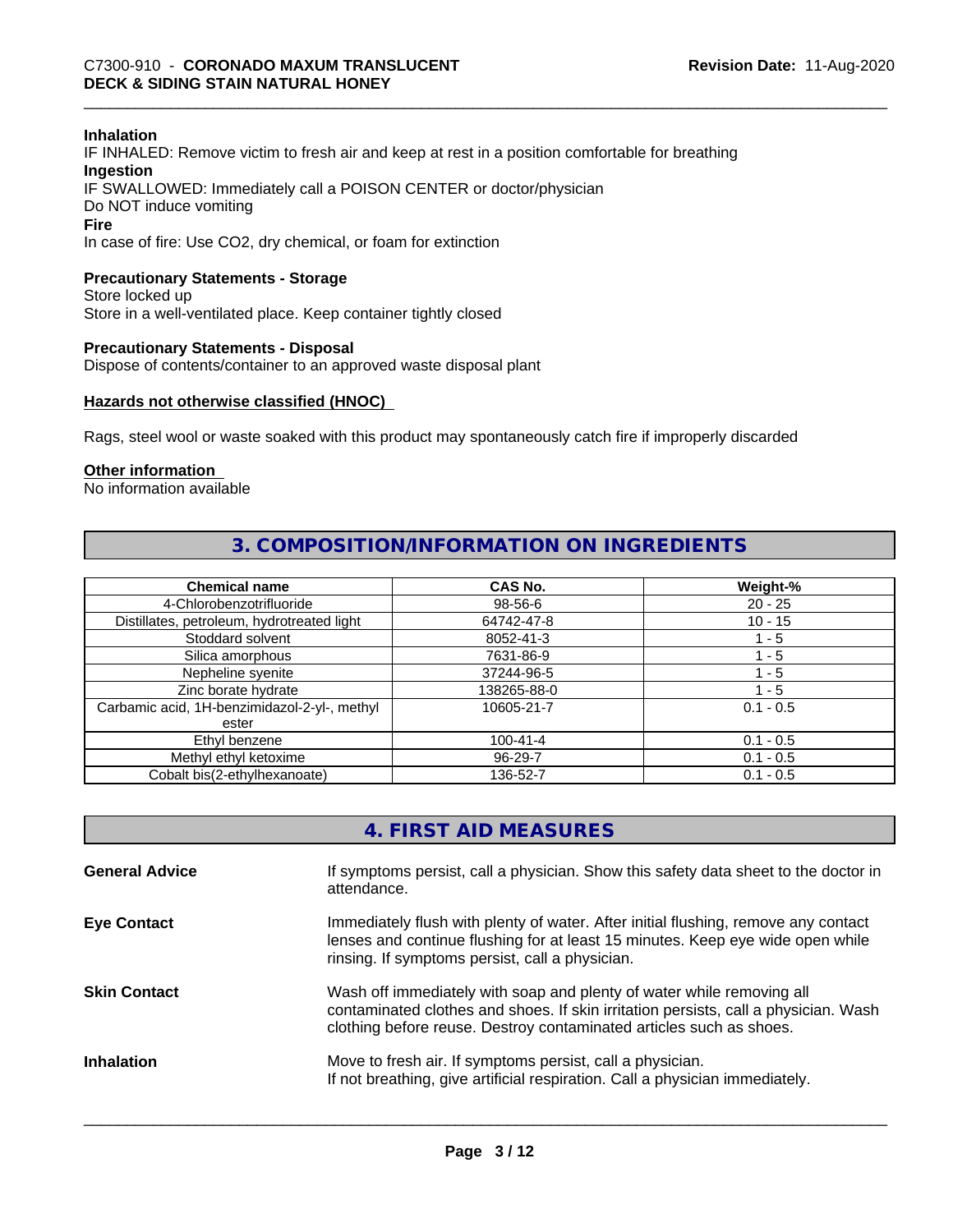| Ingestion                                        | Clean mouth with water and afterwards drink plenty of water. Do not induce<br>vomiting without medical advice. Never give anything by mouth to an unconscious<br>person. Consult a physician. |
|--------------------------------------------------|-----------------------------------------------------------------------------------------------------------------------------------------------------------------------------------------------|
| <b>Protection Of First-Aiders</b>                | Use personal protective equipment.                                                                                                                                                            |
| <b>Most Important</b><br><b>Symptoms/Effects</b> | May cause allergic skin reaction.                                                                                                                                                             |
| <b>Notes To Physician</b>                        | Treat symptomatically.                                                                                                                                                                        |

**5. FIRE-FIGHTING MEASURES**

| <b>Suitable Extinguishing Media</b>                                                 | Foam, dry powder or water. Use extinguishing measures<br>that are appropriate to local circumstances and the<br>surrounding environment.<br>As in any fire, wear self-contained breathing apparatus<br>pressure-demand, MSHA/NIOSH (approved or equivalent)<br>and full protective gear.<br>Combustible material. Closed containers may rupture if<br>exposed to fire or extreme heat. Keep product and empty<br>container away from heat and sources of ignition. Thermal<br>decomposition can lead to release of irritating gases and<br>vapors. |  |
|-------------------------------------------------------------------------------------|----------------------------------------------------------------------------------------------------------------------------------------------------------------------------------------------------------------------------------------------------------------------------------------------------------------------------------------------------------------------------------------------------------------------------------------------------------------------------------------------------------------------------------------------------|--|
| Protective equipment and precautions for firefighters                               |                                                                                                                                                                                                                                                                                                                                                                                                                                                                                                                                                    |  |
| <b>Specific Hazards Arising From The Chemical</b>                                   |                                                                                                                                                                                                                                                                                                                                                                                                                                                                                                                                                    |  |
| Sensitivity to mechanical impact                                                    | No.                                                                                                                                                                                                                                                                                                                                                                                                                                                                                                                                                |  |
| Sensitivity to static discharge                                                     | Yes                                                                                                                                                                                                                                                                                                                                                                                                                                                                                                                                                |  |
| <b>Flash Point Data</b><br>Flash point (°F)<br>Flash Point (°C)<br><b>Method</b>    | 107<br>42<br><b>PMCC</b>                                                                                                                                                                                                                                                                                                                                                                                                                                                                                                                           |  |
| <b>Flammability Limits In Air</b>                                                   |                                                                                                                                                                                                                                                                                                                                                                                                                                                                                                                                                    |  |
| Lower flammability limit:<br><b>Upper flammability limit:</b>                       | Not available<br>Not available                                                                                                                                                                                                                                                                                                                                                                                                                                                                                                                     |  |
| Health: 2<br>Flammability: 2<br><b>NFPA</b>                                         | Instability: 0<br><b>Special: Not Applicable</b>                                                                                                                                                                                                                                                                                                                                                                                                                                                                                                   |  |
| <b>NFPA Legend</b><br>0 - Not Hazardous<br>1 - Slightly<br>2 - Moderate<br>3 - High |                                                                                                                                                                                                                                                                                                                                                                                                                                                                                                                                                    |  |

4 - Severe

*The ratings assigned are only suggested ratings, the contractor/employer has ultimate responsibilities for NFPA ratings where this system is used.*

*Additional information regarding the NFPA rating system is available from the National Fire Protection Agency (NFPA) at www.nfpa.org.*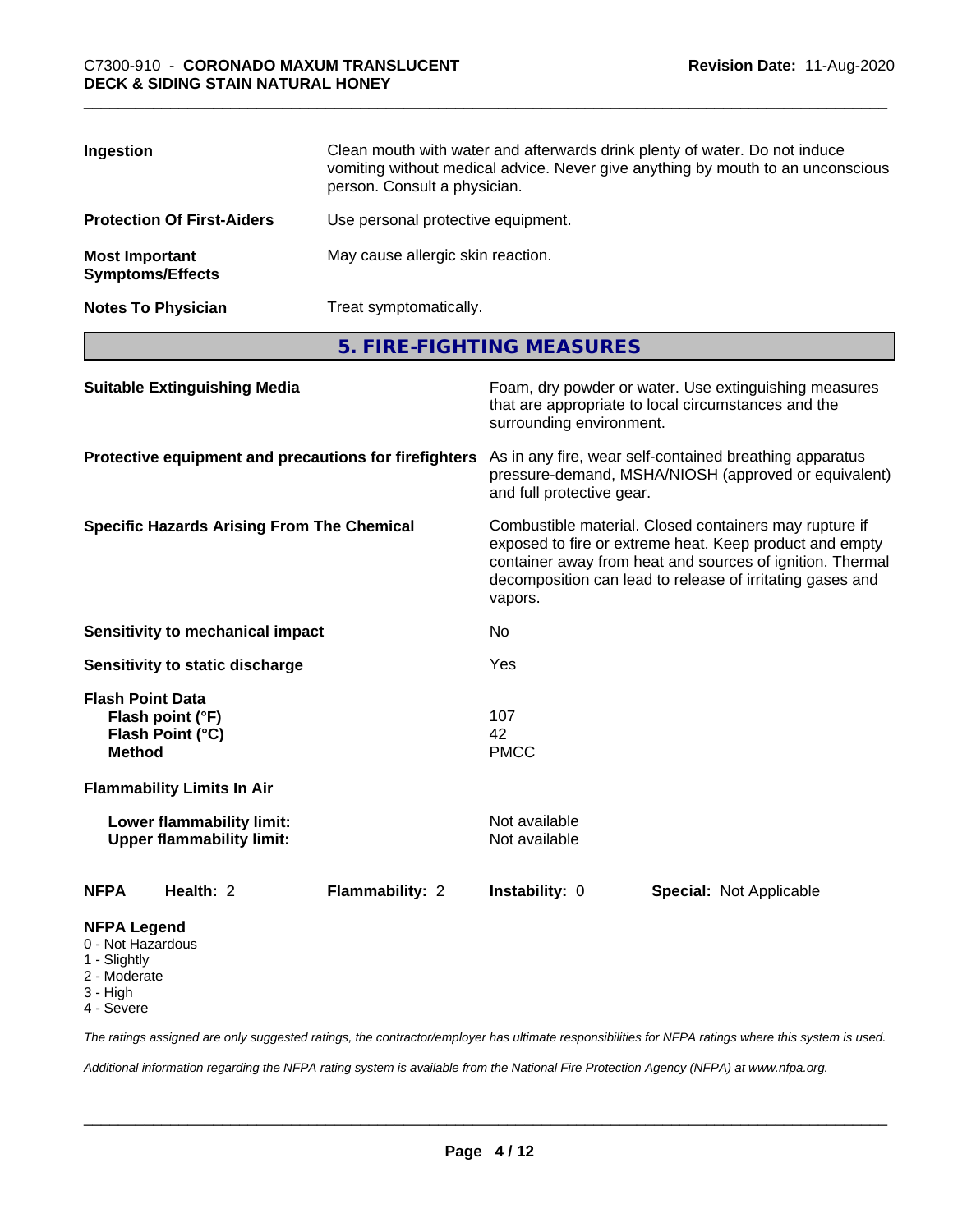|                                  | <b>6. ACCIDENTAL RELEASE MEASURES</b>                                                                                                                                                                                                                                                                                                                                                         |
|----------------------------------|-----------------------------------------------------------------------------------------------------------------------------------------------------------------------------------------------------------------------------------------------------------------------------------------------------------------------------------------------------------------------------------------------|
| <b>Personal Precautions</b>      | Use personal protective equipment. Remove all sources of ignition.                                                                                                                                                                                                                                                                                                                            |
| <b>Other Information</b>         | Prevent further leakage or spillage if safe to do so. Do not allow material to<br>contaminate ground water system. Prevent product from entering drains. Do not<br>flush into surface water or sanitary sewer system. Local authorities should be<br>advised if significant spillages cannot be contained.                                                                                    |
| <b>Environmental precautions</b> | See Section 12 for additional Ecological Information.                                                                                                                                                                                                                                                                                                                                         |
| <b>Methods for Cleaning Up</b>   | Dam up. Soak up with inert absorbent material. Pick up and transfer to properly<br>labeled containers. Clean contaminated surface thoroughly.                                                                                                                                                                                                                                                 |
|                                  | 7. HANDLING AND STORAGE                                                                                                                                                                                                                                                                                                                                                                       |
| <b>Handling</b>                  | Use only in area provided with appropriate exhaust ventilation. Do not breathe<br>vapors or spray mist. Wear personal protective equipment. Take precautionary<br>measures against static discharges. To avoid ignition of vapors by static electricity<br>discharge, all metal parts of the equipment must be grounded. Keep away from<br>open flames, hot surfaces and sources of ignition. |
| <b>Storage</b>                   | Keep containers tightly closed in a dry, cool and well-ventilated place. Keep away<br>from heat. Keep away from open flames, hot surfaces and sources of ignition.<br>Keep in properly labeled containers. Keep out of the reach of children.                                                                                                                                                 |
|                                  | <b>DANGER</b> - Rags, steel wool or waste soaked with this product may<br>spontaneously catch fire if improperly discarded. Immediately after use, place<br>rags, steel wool or waste in a sealed water-filled metal container.                                                                                                                                                               |
| <b>Incompatible Materials</b>    | Incompatible with strong acids and bases and strong oxidizing agents.                                                                                                                                                                                                                                                                                                                         |

### **8. EXPOSURE CONTROLS / PERSONAL PROTECTION**

#### **Exposure Limits**

| <b>Chemical name</b>     | <b>ACGIH TLV</b>               | <b>OSHA PEL</b>                                |
|--------------------------|--------------------------------|------------------------------------------------|
| 4-Chlorobenzotrifluoride | TWA: 2.5 mg/m <sup>3</sup> $F$ | $2.5 \text{ mg/m}^3$ - TWA                     |
| Stoddard solvent         | TWA: 100 ppm                   | 500 ppm - TWA<br>2900 mg/m <sup>3</sup> - TWA  |
| Silica amorphous         | N/E                            | 20 mppcf - TWA                                 |
| Ethyl benzene            | TWA: 20 ppm                    | 100 ppm $-$ TWA<br>435 mg/m <sup>3</sup> - TWA |

#### **Legend**

ACGIH - American Conference of Governmental Industrial Hygienists Exposure Limits OSHA - Occupational Safety & Health Administration Exposure Limits N/E - Not Established

**Engineering Measures** Ensure adequate ventilation, especially in confined areas.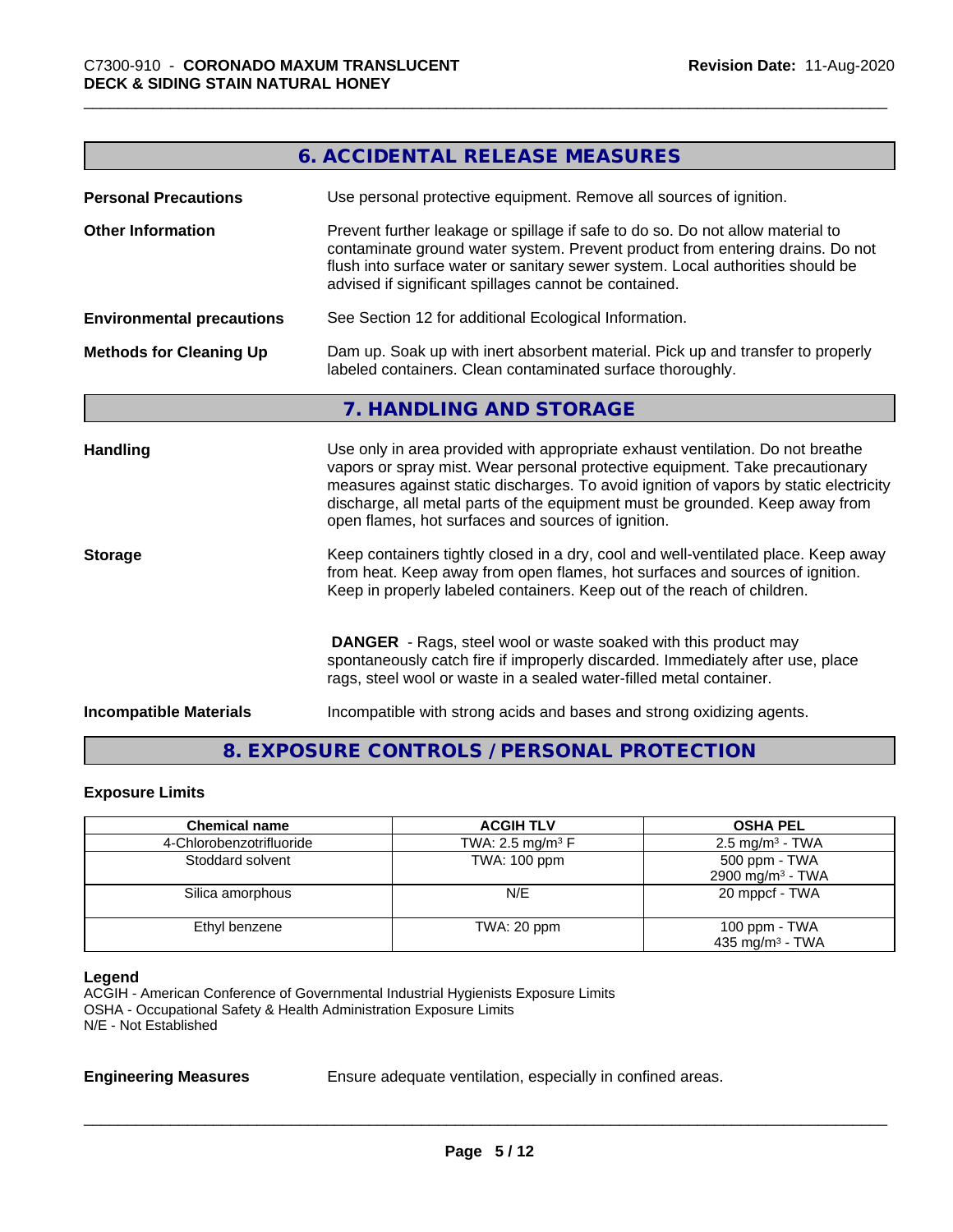#### **Personal Protective Equipment**

| <b>Eye/Face Protection</b>    | Safety glasses with side-shields. If splashes are likely to occur, wear: Tightly fitting<br>safety goggles                                                                                                                                                                                                                                                          |
|-------------------------------|---------------------------------------------------------------------------------------------------------------------------------------------------------------------------------------------------------------------------------------------------------------------------------------------------------------------------------------------------------------------|
| <b>Skin Protection</b>        | Long sleeved clothing. Protective gloves.                                                                                                                                                                                                                                                                                                                           |
| <b>Respiratory Protection</b> | Use only with adequate ventilation. In operations where exposure limits are<br>exceeded, use a NIOSH approved respirator that has been selected by a<br>technically qualified person for the specific work conditions. When spraying the<br>product or applying in confined areas, wear a NIOSH approved respirator<br>specified for paint spray or organic vapors. |
| <b>Hygiene Measures</b>       | Avoid contact with skin, eyes and clothing. Remove and wash contaminated<br>clothing before re-use. Wash thoroughly after handling. When using do not eat,<br>drink or smoke.                                                                                                                                                                                       |

#### **9. PHYSICAL AND CHEMICAL PROPERTIES**

**Appearance** liquid **Odor** solvent **Odor Threshold No information available No information available Density (lbs/gal)** 9.2 - 9.3 **Specific Gravity** 1.10 - 1.12 **pH** No information available **Viscosity (cps)** No information available Notice 1, 1999 **Solubility(ies)**<br> **Solubility**<br> **Water solubility**<br> **Water solubility Evaporation Rate No information available No information available Vapor pressure** No information available **Vapor density No information available No information available Wt. % Solids** 55 - 65 **Vol. % Solids** 50 - 60 **Wt. % Volatiles** 35 - 45 **Vol. % Volatiles** 40 - 50 **VOC Regulatory Limit (g/L)** <250 **Boiling Point (°F)** 279 **Boiling Point (°C)** 137 **Freezing point (°F)** No information available **Freezing Point (°C)** The Control of the Monometer of Noinformation available **Flash point (°F)** 107 **Flash Point (°C)** 42 **Method** PMCC **Flammability (solid, gas)** Not applicable **Upper flammability limit:** No information available **Lower flammability limit:**<br> **Autoignition Temperature (°F)** No information available **Autoignition Temperature (°F)**<br> **Autoignition Temperature (°C)** No information available **Autoignition Temperature (°C) Decomposition Temperature (°F)** No information available **Decomposition Temperature (°C)** No information available **Partition coefficient Community Contract Contract Contract Contract Contract Contract Contract Contract Contract Contract Contract Contract Contract Contract Contract Contract Contract Contract Contract Contract Contr** 

**No information available** 

#### **10. STABILITY AND REACTIVITY**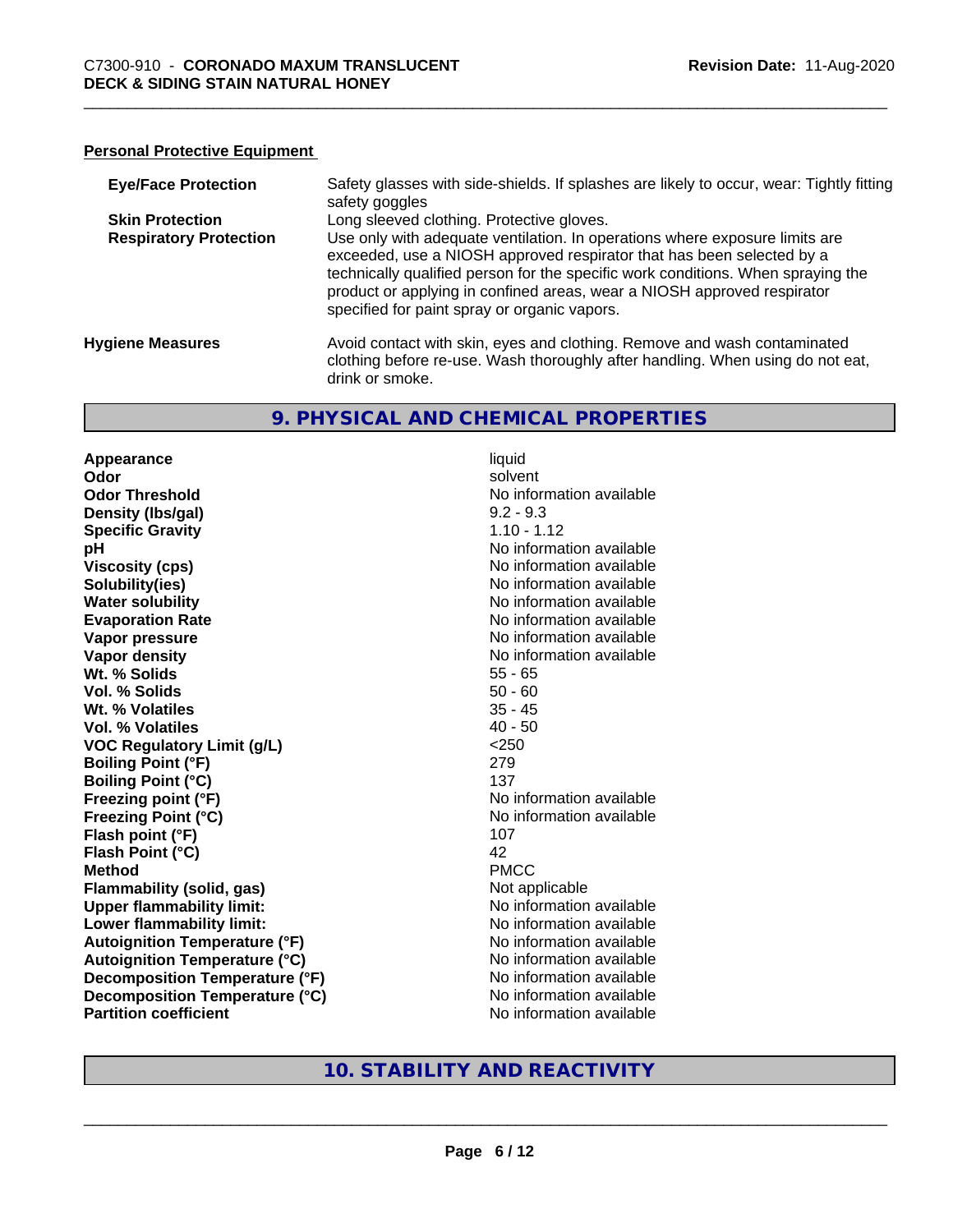| <b>Reactivity</b>                         | Not Applicable                                                                           |
|-------------------------------------------|------------------------------------------------------------------------------------------|
| <b>Chemical Stability</b>                 | Stable under normal conditions. Hazardous polymerisation<br>does not occur.              |
| <b>Conditions to avoid</b>                | Keep away from open flames, hot surfaces, static<br>electricity and sources of ignition. |
| <b>Incompatible Materials</b>             | Incompatible with strong acids and bases and strong<br>oxidizing agents.                 |
| <b>Hazardous Decomposition Products</b>   | Thermal decomposition can lead to release of irritating<br>gases and vapors.             |
| <b>Possibility of hazardous reactions</b> | None under normal conditions of use.                                                     |
| 11. TOXICOLOGICAL INFORMATION             |                                                                                          |
| <b>Product Information</b>                |                                                                                          |

| Information on likely routes of exposure                                                                                                                                                                                                          |                                                                                                                                                                                                                                                                                                                                                                                                                                                                                                                                                                        |
|---------------------------------------------------------------------------------------------------------------------------------------------------------------------------------------------------------------------------------------------------|------------------------------------------------------------------------------------------------------------------------------------------------------------------------------------------------------------------------------------------------------------------------------------------------------------------------------------------------------------------------------------------------------------------------------------------------------------------------------------------------------------------------------------------------------------------------|
| <b>Principal Routes of Exposure</b>                                                                                                                                                                                                               | Eye contact, skin contact and inhalation.                                                                                                                                                                                                                                                                                                                                                                                                                                                                                                                              |
| <b>Acute Toxicity</b>                                                                                                                                                                                                                             |                                                                                                                                                                                                                                                                                                                                                                                                                                                                                                                                                                        |
| <b>Product Information</b>                                                                                                                                                                                                                        | Repeated or prolonged exposure to organic solvents may lead to permanent brain<br>and nervous system damage. Intentional misuse by deliberately concentrating and<br>inhaling vapors may be harmful or fatal.                                                                                                                                                                                                                                                                                                                                                          |
|                                                                                                                                                                                                                                                   | Symptoms related to the physical, chemical and toxicological characteristics                                                                                                                                                                                                                                                                                                                                                                                                                                                                                           |
| <b>Symptoms</b>                                                                                                                                                                                                                                   | No information available.                                                                                                                                                                                                                                                                                                                                                                                                                                                                                                                                              |
|                                                                                                                                                                                                                                                   | Delayed and immediate effects as well as chronic effects from short and long-term exposure                                                                                                                                                                                                                                                                                                                                                                                                                                                                             |
| Eye contact<br><b>Skin contact</b><br>Ingestion<br><b>Inhalation</b>                                                                                                                                                                              | Contact with eyes may cause irritation.<br>May cause skin irritation and/or dermatitis. Prolonged skin contact may defat the<br>skin and produce dermatitis.<br>Ingestion may cause irritation to mucous membranes. Small amounts of this<br>product aspirated into the respiratory system during ingestion or vomiting may<br>cause mild to severe pulmonary injury, possibly progressing to death.<br>High vapor / aerosol concentrations are irritating to the eyes, nose, throat and<br>lungs and may cause headaches, dizziness, drowsiness, unconsciousness, and |
| <b>Sensitization</b><br><b>Neurological Effects</b><br><b>Mutagenic Effects</b><br><b>Reproductive Effects</b><br><b>Developmental Effects</b><br><b>Target organ effects</b><br><b>STOT - repeated exposure</b><br><b>STOT - single exposure</b> | other central nervous system effects.<br>May cause an allergic skin reaction.<br>No information available.<br>Suspected of causing genetic defects.<br>May damage fertility or the unborn child.<br>No information available.<br>No information available.<br>No information available.<br>No information available.                                                                                                                                                                                                                                                   |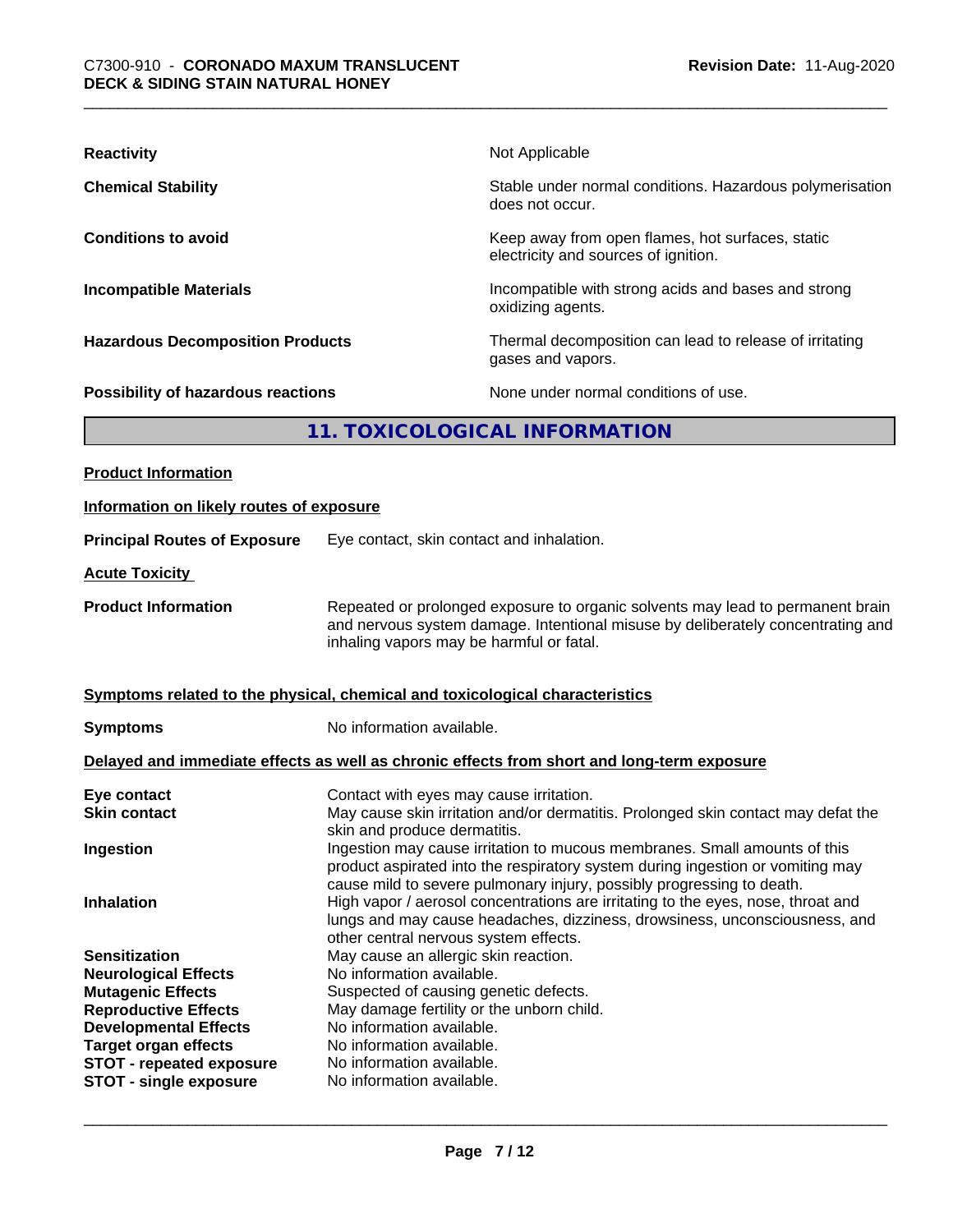| Other adverse effects    | No information available.                                                         |
|--------------------------|-----------------------------------------------------------------------------------|
| <b>Aspiration Hazard</b> | May be harmful if swallowed and enters airways. Small amounts of this product     |
|                          | aspirated into the respiratory system during ingestion or vomiting may cause mild |
|                          | to severe pulmonary injury, possibly progressing to death.                        |

#### **Numerical measures of toxicity**

**The following values are calculated based on chapter 3.1 of the GHS document**

| <b>ATEmix (oral)</b>   | 22125 mg/kg |
|------------------------|-------------|
| <b>ATEmix (dermal)</b> | 5234 mg/kg  |

#### **Component Information**

| Chemical name                                                       | Oral LD50                                    | Dermal LD50                                                      | <b>Inhalation LC50</b>  |
|---------------------------------------------------------------------|----------------------------------------------|------------------------------------------------------------------|-------------------------|
| 4-Chlorobenzotrifluoride<br>98-56-6                                 | $= 13$ g/kg (Rat)                            | > 2 mL/kg (Rabbit)                                               | $= 33$ mg/L (Rat) 4 h   |
| Distillates, petroleum, hydrotreated<br>light<br>64742-47-8         | $>$ 5000 mg/kg (Rat)                         | $>$ 2000 mg/kg (Rabbit)                                          | $> 5.2$ mg/L (Rat) 4 h  |
| Silica amorphous<br>7631-86-9                                       | $= 7900$ mg/kg (Rat)                         | $>$ 2000 mg/kg (Rabbit)                                          | $> 2.2$ mg/L (Rat) 1 h  |
| Carbamic acid,<br>1H-benzimidazol-2-yl-, methyl ester<br>10605-21-7 | $>$ 5050 mg/kg (Rat)<br>$= 6400$ mg/kg (Rat) | $> 10000$ mg/kg (Rabbit) = 2 g/kg<br>$Rat$ = 8500 mg/kg (Rabbit) |                         |
| Ethyl benzene<br>$100 - 41 - 4$                                     | $= 3500$ mg/kg (Rat)                         | $= 15400$ mg/kg (Rabbit)                                         | $= 17.4$ mg/L (Rat) 4 h |
| Methyl ethyl ketoxime<br>96-29-7                                    | $= 930$ mg/kg (Rat)                          | 1000 - 1800 mg/kg (Rabbit)                                       | $> 4.83$ mg/L (Rat) 4 h |
| Cobalt bis(2-ethylhexanoate)<br>136-52-7                            |                                              | $>$ 5000 mg/kg (Rabbit)                                          | $> 10$ mg/L (Rat) 1 h   |

#### **Chronic Toxicity**

#### **Carcinogenicity**

*The information below indicateswhether each agency has listed any ingredient as a carcinogen:.*

| <b>Chemical name</b>         | <b>IARC</b>         | <b>NTP</b>        | <b>OSHA</b> |
|------------------------------|---------------------|-------------------|-------------|
|                              | 2B - Possible Human |                   | Listed      |
| l Ethvl benzene              | Carcinoɑen          |                   |             |
|                              | 2B - Possible Human | Reasonably        | Listed      |
| Cobalt bis(2-ethylhexanoate) | Carcinogen          | Anticipated Human |             |
|                              |                     | Carcinogen        |             |

• Cobalt and cobalt compounds are listed as possible human carcinogens by IARC (2B). However, there is inadequate evidence of the carcinogenicity of cobalt and cobalt compounds in humans.

#### **Legend**

IARC - International Agency for Research on Cancer NTP - National Toxicity Program OSHA - Occupational Safety & Health Administration

#### **12. ECOLOGICAL INFORMATION**

### **Ecotoxicity Effects**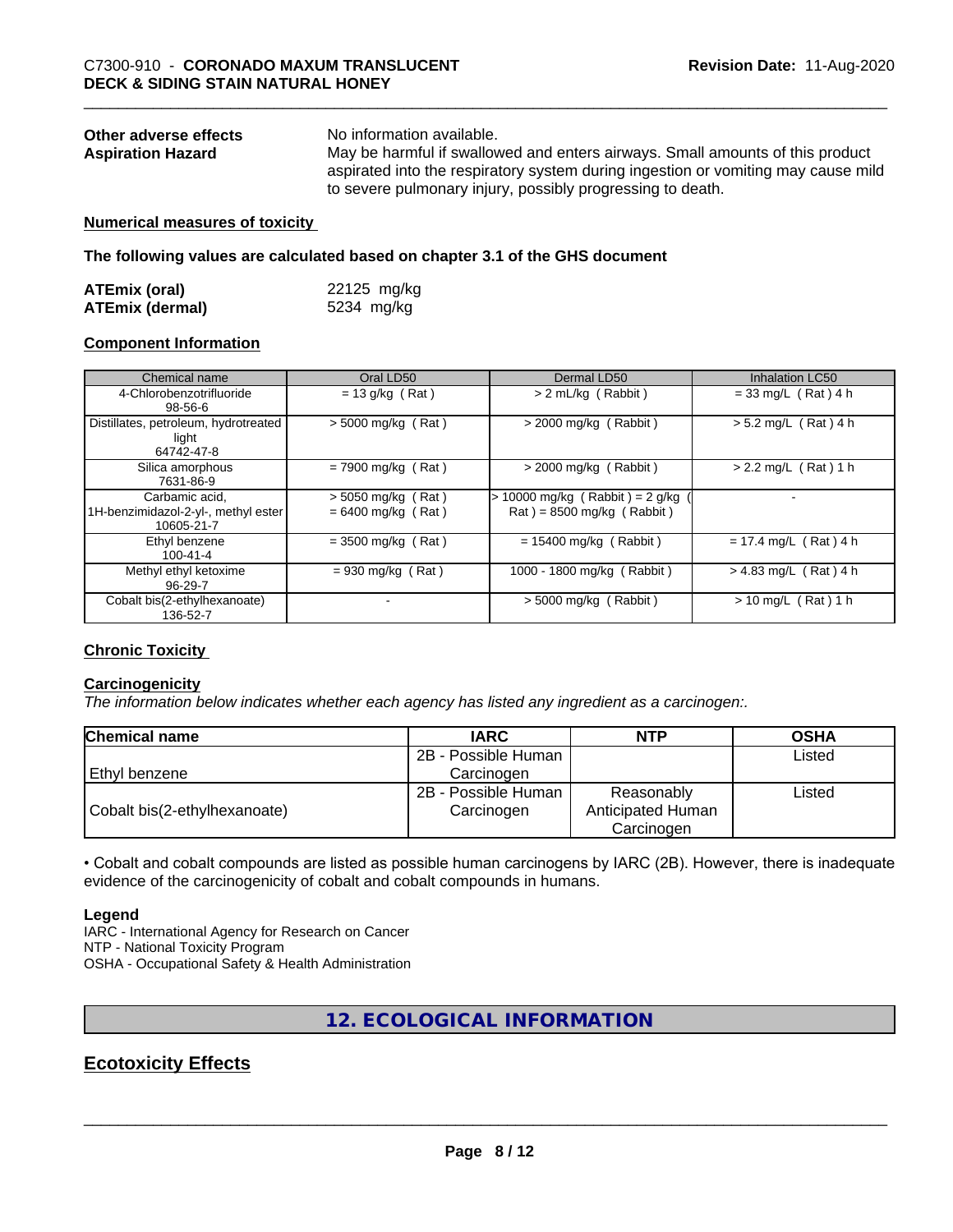The environmental impact of this product has not been fully investigated.

#### **Product Information**

#### **Acute Toxicity to Fish**

No information available

#### **Acute Toxicity to Aquatic Invertebrates**

No information available

#### **Acute Toxicity to Aquatic Plants**

No information available

#### **Persistence / Degradability**

No information available.

#### **Bioaccumulation**

There is no data for this product.

#### **Mobility in Environmental Media**

No information available.

#### **Ozone**

No information available

#### **Component Information**

#### **Acute Toxicity to Fish**

#### Carbamic acid, 1H-benzimidazol-2-yl-, methyl ester LC50: 1.5 mg/L (Rainbow Trout - 96 hr.) Ethyl benzene LC50: 12.1 mg/L (Fathead Minnow - 96 hr.) Methyl ethyl ketoxime LC50: 48 mg/L (Bluegill sunfish - 96 hr.)

#### **Acute Toxicity to Aquatic Invertebrates**

Carbamic acid, 1H-benzimidazol-2-yl-, methyl ester LC50: 0.22 mg/L (water flea - 48 hr.) Ethyl benzene EC50: 1.8 mg/L (Daphnia magna - 48 hr.) Methyl ethyl ketoxime EC50: 750 mg/L (Daphnia magna - 48 hr.)

#### **Acute Toxicity to Aquatic Plants**

Ethyl benzene EC50: 4.6 mg/L (Green algae (Scenedesmus subspicatus), 72 hrs.)

#### **13. DISPOSAL CONSIDERATIONS**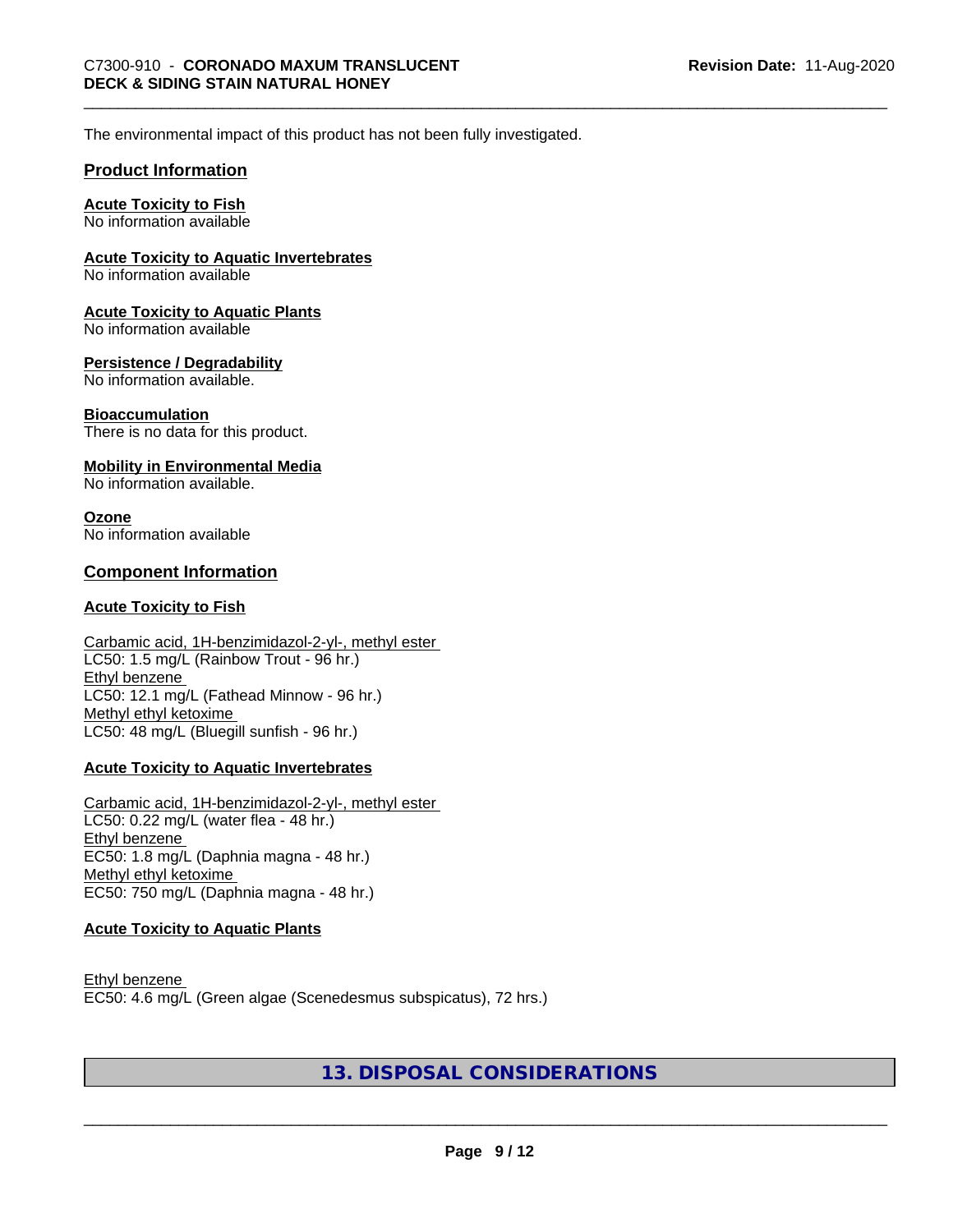| <b>Waste Disposal Method</b>   | Dispose of in accordance with federal, state, and local regulations. Local<br>requirements may vary, consult your sanitation department or state-designated<br>environmental protection agency for more disposal options. |
|--------------------------------|---------------------------------------------------------------------------------------------------------------------------------------------------------------------------------------------------------------------------|
| <b>Empty Container Warning</b> | Emptied containers may retain product residue. Follow label warnings even after<br>container is emptied. Residual vapors may explode on ignition.                                                                         |

**14. TRANSPORT INFORMATION**

| ۰. | ×<br>٠ |  |
|----|--------|--|

| <b>PAINT</b>          |
|-----------------------|
|                       |
| UN1263                |
| Ш                     |
| UN1263, PAINT, 3, III |
|                       |

In the US this material may be reclassified as a Combustible Liquid and is not regulated in containers of less than 119 gallons (450 liters) via surface transportation (refer to 49CFR173.120(b)(2) for further information).

| <b>ICAO / IATA</b> | Contact the preparer for further information. |
|--------------------|-----------------------------------------------|
| IMDG / IMO         | Contact the preparer for further information. |

#### **15. REGULATORY INFORMATION**

#### **International Inventories**

| <b>TSCA: United States</b> | Yes - All components are listed or exempt. |
|----------------------------|--------------------------------------------|
| <b>DSL: Canada</b>         | Yes - All components are listed or exempt. |

#### **Federal Regulations**

#### **SARA 311/312 hazardous categorization**

| Yes |
|-----|
| Yes |
| Yes |
| Nο  |
| N٥  |
|     |

#### **SARA 313**

Section 313 of Title III of the Superfund Amendments and Reauthorization Act of 1986 (SARA). This product contains a chemical or chemicals which are subject to the reporting requirements of the Act and Title 40 of the Code of Federal Regulations, Part 372:

| Chemical name       | CAS No.     | Weight-%    | <b>CERCLA/SARA 313</b><br>(de minimis concentration) |
|---------------------|-------------|-------------|------------------------------------------------------|
| Zinc borate hydrate | 138265-88-0 | $1 - 5$     |                                                      |
| Ethyl benzene       | 100-41-4    | $0.1 - 0.5$ |                                                      |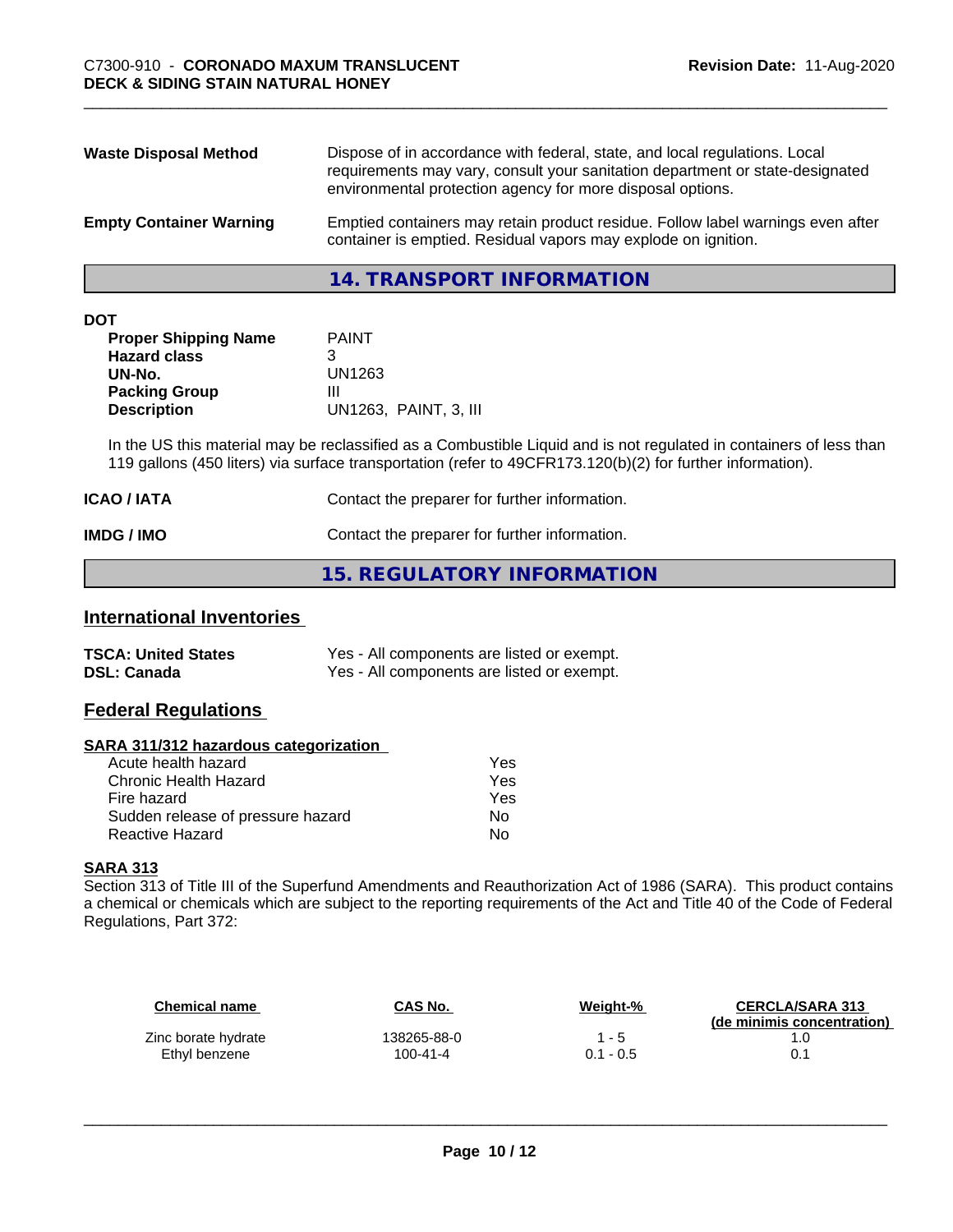#### **Clean Air Act,Section 112 Hazardous Air Pollutants (HAPs) (see 40 CFR 61)**

This product contains the following HAPs:

| Chemical name                | CAS No.  | Weight-%    | <b>Hazardous Air Pollutant</b><br>(HAP) |
|------------------------------|----------|-------------|-----------------------------------------|
| Ethyl benzene                | 100-41-4 | $0.1 - 0.5$ | ∟isted                                  |
| Cobalt bis(2-ethylhexanoate) | 136-52-7 | $0.1 - 0.5$ | Listed                                  |

#### **US State Regulations**

#### **California Proposition 65**

**WARNING:** Cancer and Reproductive Harm– www.P65warnings.ca.gov

#### **State Right-to-Know**

| <b>Chemical name</b>                  | <b>Massachusetts</b> | <b>New Jersey</b> | Pennsylvania |
|---------------------------------------|----------------------|-------------------|--------------|
| 4-Chlorobenzotrifluoride              |                      |                   |              |
| Linseed oil                           |                      |                   |              |
| Stoddard solvent                      |                      |                   |              |
| Silica amorphous                      |                      |                   |              |
| Zinc borate hydrate                   |                      |                   |              |
| Carbamic acid, 1H-benzimidazol-2-yl-, |                      |                   |              |
| methyl ester                          |                      |                   |              |
| Cobalt bis(2-ethylhexanoate)          |                      |                   |              |

#### **Legend**

X - Listed

#### **16. OTHER INFORMATION**

**HMIS** - **Health:** 2\* **Flammability:** 2 **Reactivity:** 0 **PPE:** -

#### **HMIS Legend**

- 0 Minimal Hazard
- 1 Slight Hazard
- 2 Moderate Hazard
- 3 Serious Hazard
- 4 Severe Hazard
- \* Chronic Hazard

X - Consult your supervisor or S.O.P. for "Special" handling instructions.

*Note: The PPE rating has intentionally been left blank. Choose appropriate PPE that will protect employees from the hazards the material will present under the actual normal conditions of use.*

*Caution: HMISÒ ratings are based on a 0-4 rating scale, with 0 representing minimal hazards or risks, and 4 representing significant hazards or risks. Although HMISÒ ratings are not required on MSDSs under 29 CFR 1910.1200, the preparer, has chosen to provide them. HMISÒ ratings are to be used only in conjunction with a fully implemented HMISÒ program by workers who have received appropriate HMISÒ training. HMISÒ is a registered trade and service mark of the NPCA. HMISÒ materials may be purchased exclusively from J. J. Keller (800) 327-6868.*

 **WARNING!** If you scrape, sand, or remove old paint, you may release lead dust. LEAD IS TOXIC. EXPOSURE TO LEAD DUST CAN CAUSE SERIOUS ILLNESS, SUCH AS BRAIN DAMAGE, ESPECIALLY IN CHILDREN.